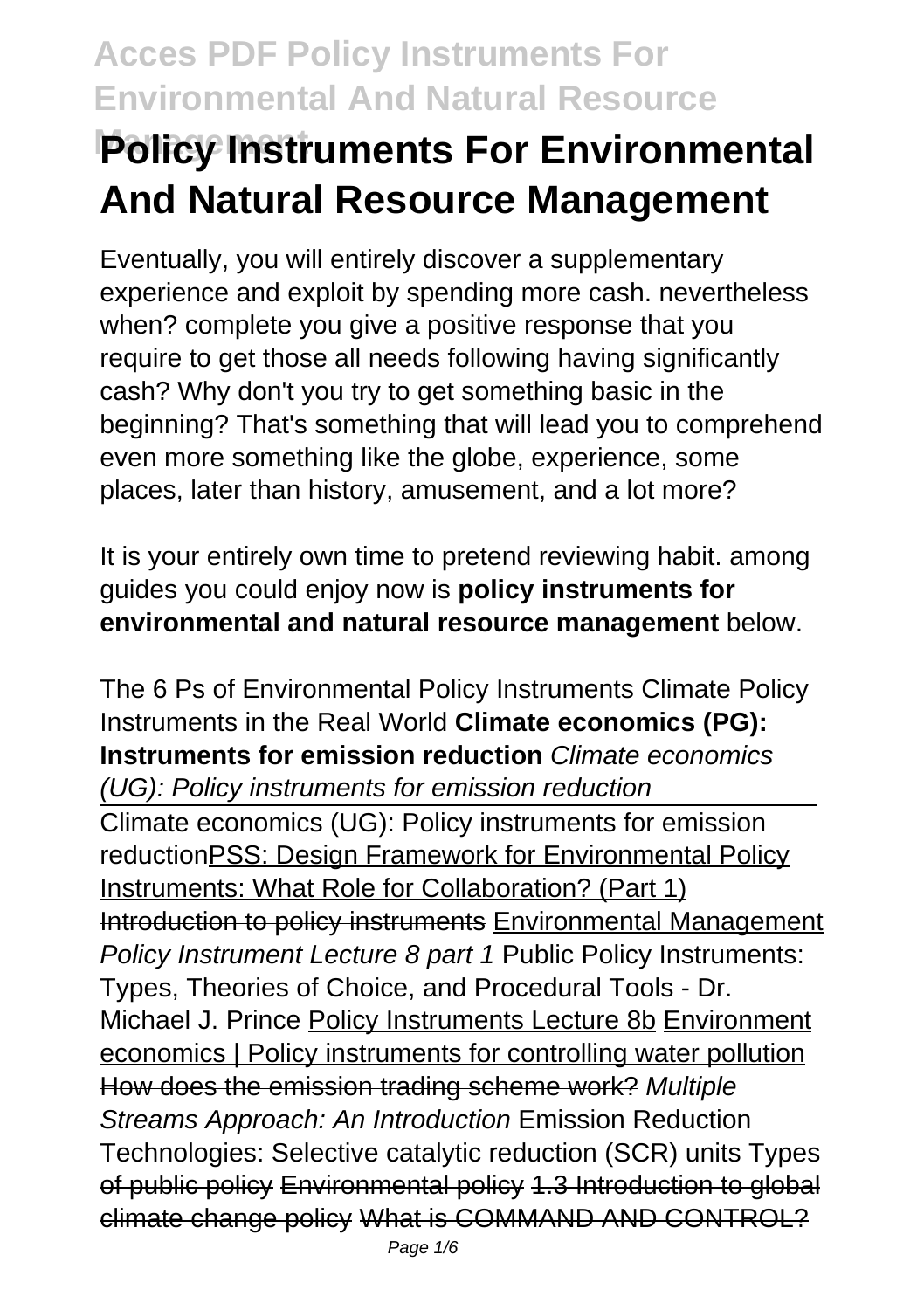**What does COMMAND AND CONTROL mean? Six** Overarching Themes of Public Policy **Week 6- Instruments of Trade Policy Environmental Policy** Market-based instruments for environmental policy Policy Instruments 14 part 2 **Making climate policy work**

LEC 55: Environmental Regulation and Basic Regulatory Instruments-Market-based Instruments-IPSS: Design Framework for Environmental Policy Instruments: What Role for Collaboration? (Part 9) Environmental Policy Lecture 1 part 1 Policy Instruments 17 part 1 Regional climate change policies: an analysis of commitments, policy instruments and targets Policy Instruments For Environmental And While deeply rooted in economics, Policy Instruments for Environmental and Natural Resource Management is informed by political, legal, ecological, and psychological research. The new edition enhances what has already been widely hailed as a highly innovative work.

Policy Instruments for Environmental and Natural Resource ... Policy Instruments for Environmental and Natural Resource Management

(PDF) Policy Instruments for Environmental and Natural ... OECD has suggested the Polluter Pays Principle (PPP) as a general basis for the environmental policy. It states that if measures are adopted to reduce pollution, the costs should be borne by the polluters. The OECD Council defines the Polluter Pays Principle thus.

Policy Instruments for Environmental Protection What is the role of environmental policy instruments? In simplifi ed terms, environmental policy instruments can be said to link policy development and decision-making to policy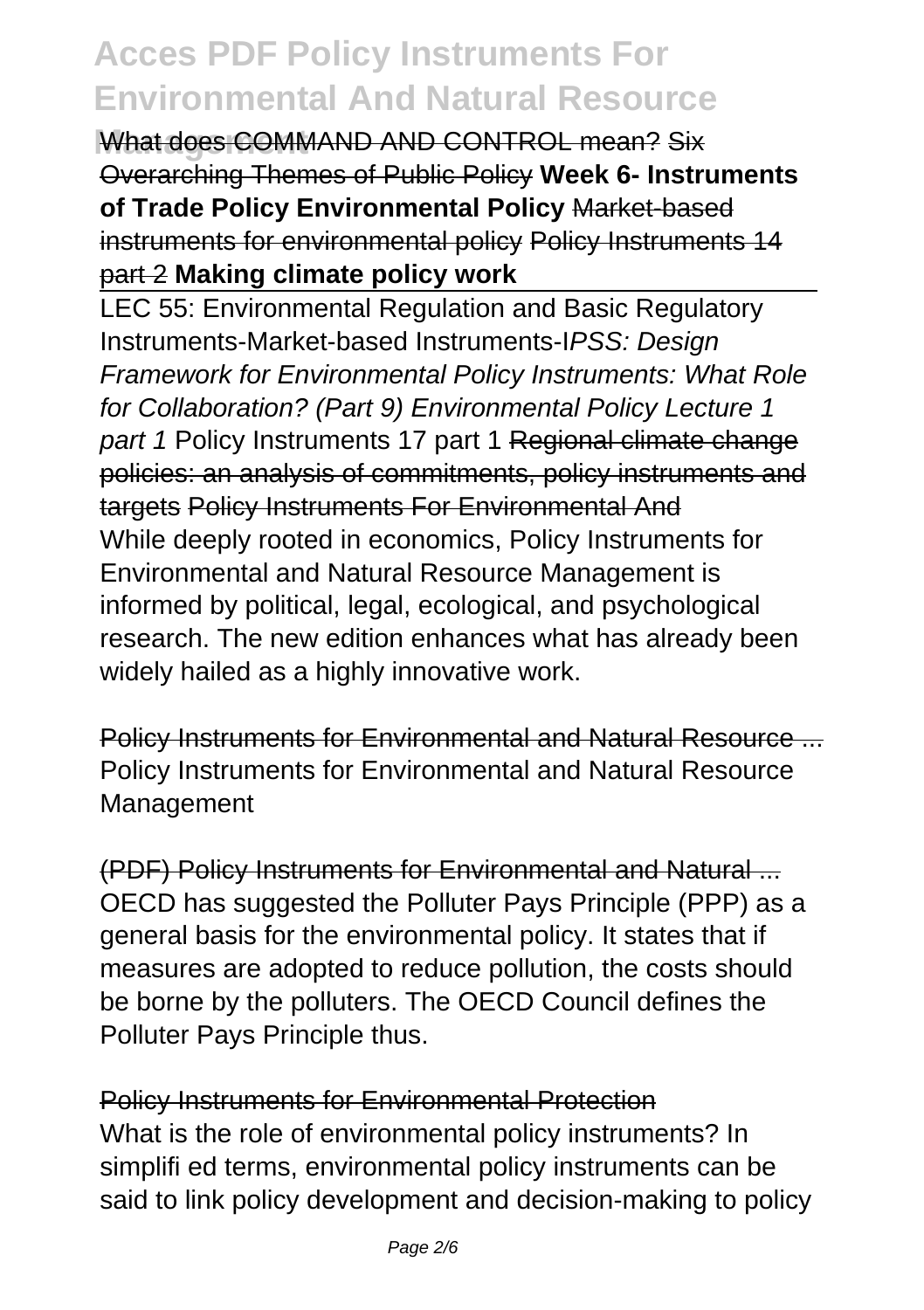### **Acces PDF Policy Instruments For Environmental And Natural Resource Implementationnt**

(PDF) Environmental Policy Instruments - ResearchGate "Policy Instruments for the Environment" (PINE) is a unique database gathering detailed information on policy instruments relevant for environmental protection and natural resource management. The OECD started building this database in 1996, initially collecting only information on environmentally related taxes in OECD countries.

### Policy Instrument Database - OECD

Environmental policy instruments Regulation. Regulation is used to impose minimum requirements for environmental quality. Such interventions aim to... Financial incentives. Governments can decide to stimulate behavioral change by giving positive or negative financial... Environmental reporting and ...

Environmental policy - Guiding concepts | Britannica Policy Instruments Policy instruments may take the shape, among others, of environmental standards and regulation, economic incentives to correct resource allocation failures, education, capacity building and awareness raising activities, monitoring mechanisms, diverse cultural arrangements and holistic approaches taking account of ILK systems.

### Policy Instruments | IPBES

Environmental policy, any measure by a government or corporation or other public or private organization regarding the effects of human activities on the environment, particularly those measures that are designed to prevent or reduce harmful effects on ecosystems.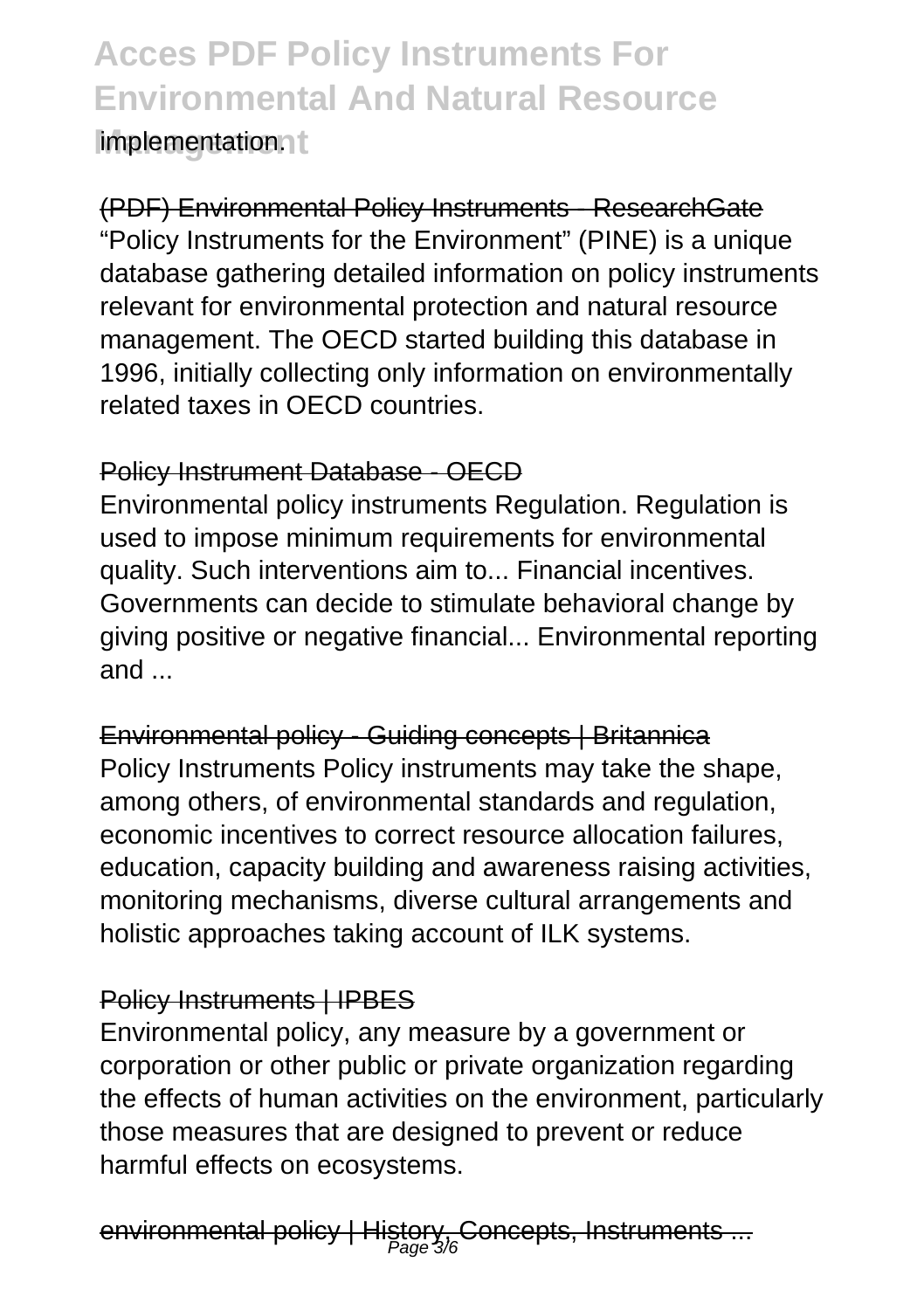**Mohammad Ali PhD, in Sustainability Assessment, 2013, 6.15** Instrument Evaluation. Application of ...

Policy Instrument - an overview | ScienceDirect Topics Other policy instruments reflect the interaction between regulatory and economic instruments: for example, environmental liability of companies generally comes from regulatory laws but companies are incentivised not to pollute in order to avoid payment of the fine (economic disincentive).

Policy instruments for sustainability - Environmental Justice ing concerns. The environmental policy toolbox contains many and varied instruments but lacks a clear set of instructions for their use. This OTA report fills that need. The "guide" is orga-nized into three major sections: The Environmental Policy Toolbox: a discussion of 12 major policy tools, their frequency of use, and key strengths and ...

#### Environmental Policy Tools: A User's Guide

Policy Instruments for Environmental and Natural Resource Management is deeply rooted in economics but also informed by perspectives drawn from political, legal, ecological, and psychological...

Policy Instruments for Environmental and Natural Resource ... Instruments, problems, and issues. Environmental policy instruments are tools used by governments and other organizations to implement their environmental policies. Governments, for example, may use a number of different types of instruments.

### Environmental policy - Wikipedia

4. Distributional concerns in environmental policy instruments Suryapratim Roy 5. Monitoring, enforcement, and the choice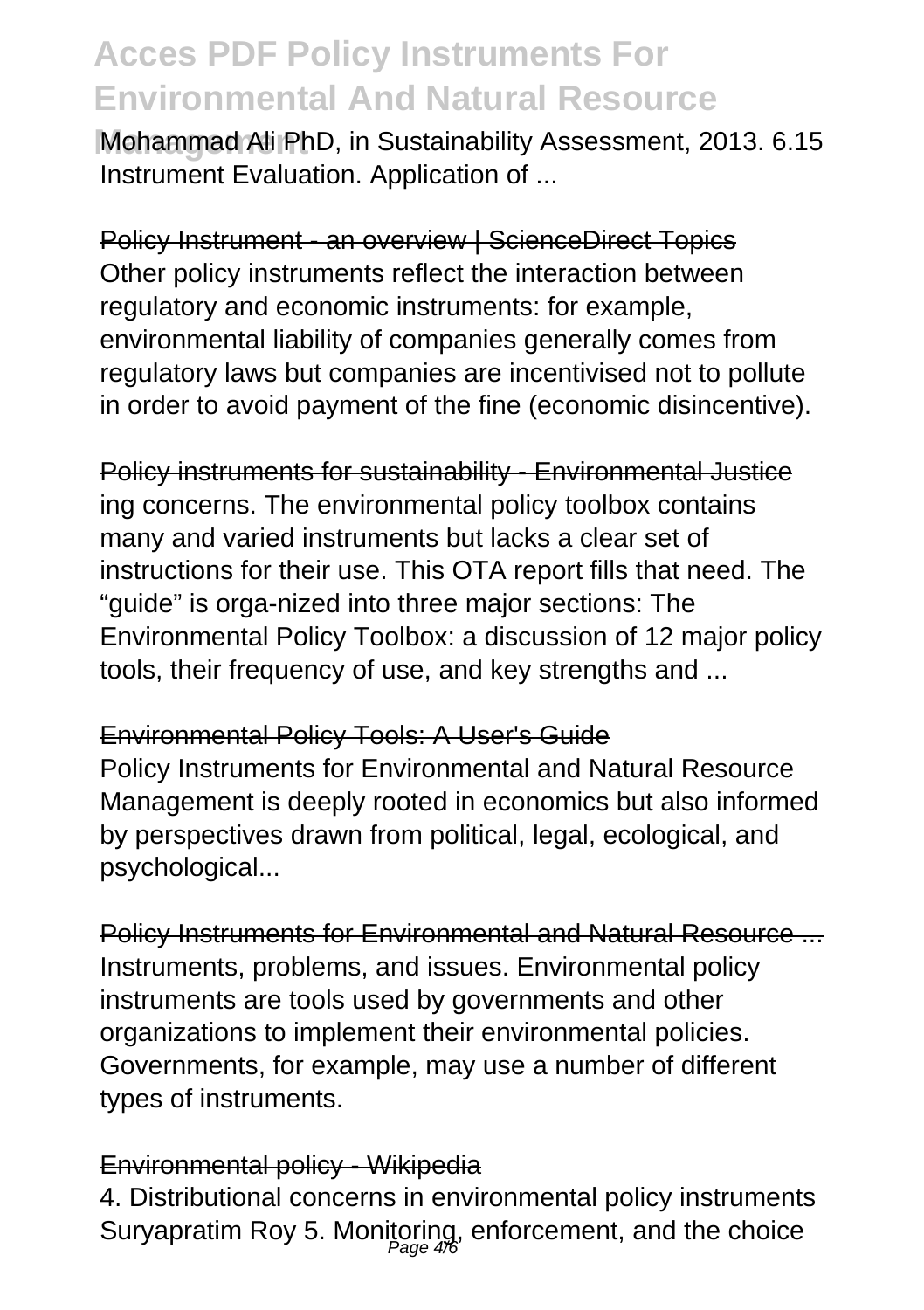of environmental policy instruments Mark A. Cohen and Jay P. Shimshack 6. Designing public participation in the policy process: a critical review of procedural instrument theory Michael Howlett and Ishani Mukherjee 7.

### Policy Instruments in Environmental Law

In environmental law and policy, market-based instruments are policy instruments that use markets, price, and other economic variables to provide incentives for polluters to reduce or eliminate negative environmental externalities. MBIs seek to address the market failure of externalities by incorporating the external cost of production or consumption activities through taxes or charges on processes or products, or by creating property rights and facilitating the establishment of a proxy market f

Market-based environmental policy instruments - Wikipedia Policy instruments for sustainable tourism Policy instruments for more sustainable tourism management are not different in essence from instruments in other fields of environmental public policy. They can be classified into economic (or marketbased), regulatory (or command-and-control) and institutional instruments.

### Policy instruments for sustainable tourism

It is unlikely other policy instruments, such as environmental taxes, would fare much better. The point is that when 'government failure' is likely, the political economist should avoid comparing 'optimal' trading schemes with 'optimal' taxes, and instead examine 'realistic' trading schemes (given the relevant set of interest groups and their incentives) and 'realistic' taxes.

Environmental policy, government, and the market | Oxford ...  $\overline{\phantom{a}}$